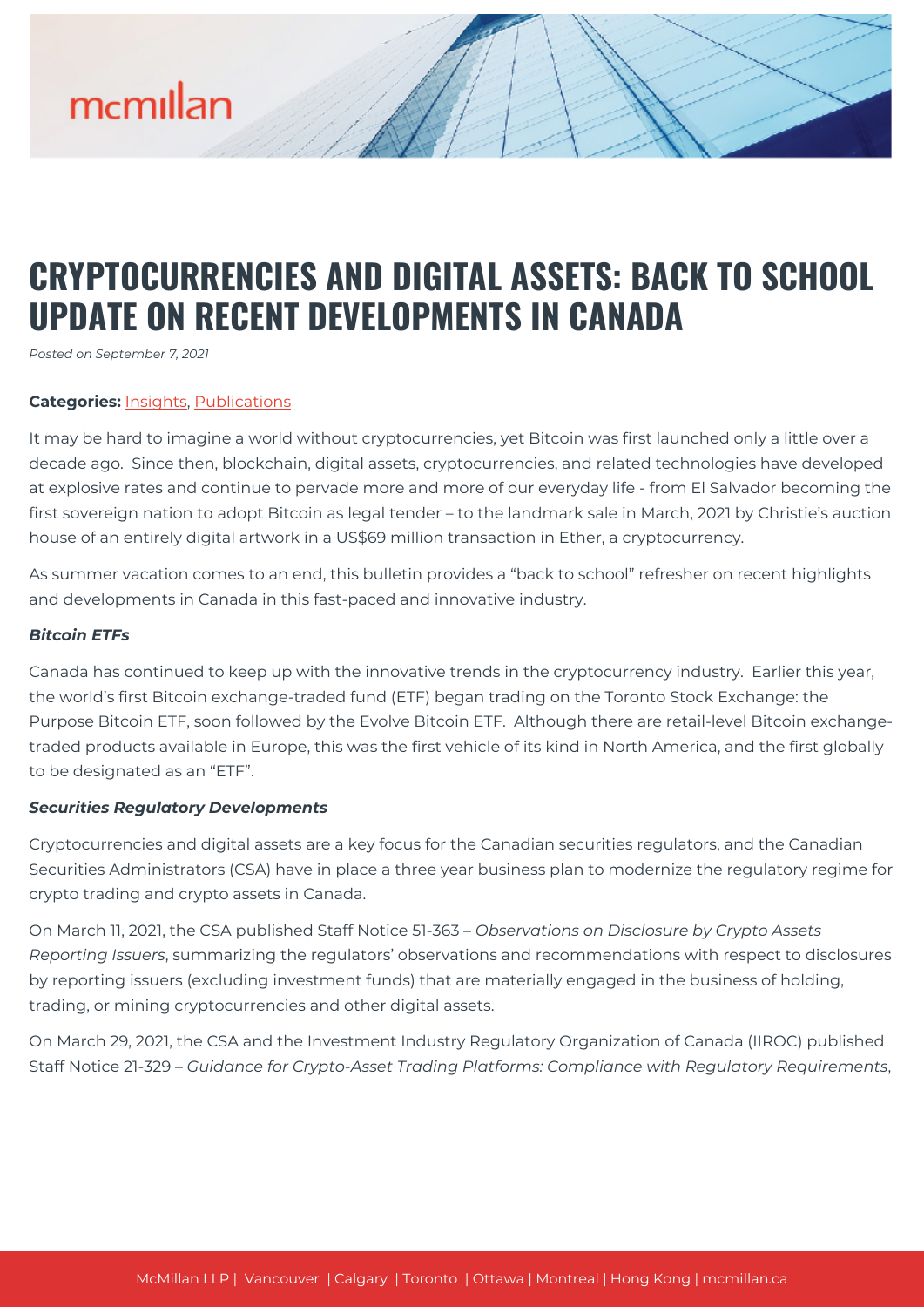# mcmillan

which sets out how securities legislation applies to crypto asset trading platforms that facilitate the trading of crypto assets that are securities and instruments or contracts involving crypto assets. For more details, please see our separate bulletins [on this Staff Notice](https://mcmillan.ca/insights/canadian-regulatory-direction-and-pressure-for-cryptocurrency-platforms/) and on [previous developments in the Canadian securities](https://mcmillan.ca/insights/cryptocurrency-securities-law-update-platform-framework-and-service-providers/) [regulatory space in respect of crypto asset trading platforms](https://mcmillan.ca/insights/cryptocurrency-securities-law-update-platform-framework-and-service-providers/).

The Ontario Securities Commission (OSC) concurrently issued a press release notifying all crypto asset trading platforms that they must bring their operations into compliance with Ontario securities laws, with a deadline of April 19, 2021 to contact OSC staff to initiate compliance discussions. The OSC's threat of potential regulatory enforcement was followed with swift action, with statements of allegations published against Polo Digital Assets, Ltd. (Poloniex), Mek Global Limited and PhoenixFin Pte. Ltd. (KuCoin), Bybit Fintech Limited (ByBit), and Aux Cayes Fintech Co. Ltd. (Aux Cayes). As of June, 2021, over 70 platforms had initiated compliance discussions with the Canadian securities regulators, with almost one quarter of them based outside of Canada. McMillan has acted in both publicly disclosed and non-publicly-known settlements with the OSC involving a range of client-focused outcomes. Indeed, McMillan represented clients in the very first public settlement with the OSC regarding such platforms.

On August 10, 2021, the OSC published OSC Staff Notice 33-752 – *Summary Report for Dealers, Advisers and Investment Fund Managers*. This Staff Notice noted that compliance review activity of the OSC will prioritize "Registration as the First Compliance Review" for crypto asset trading platforms.

Consistent with this focus, the OSC released its 2021 – 2022 Statement of Priorities for the fiscal year ending March 31, 2022, which includes strengthening oversight of crypto asset trading platforms and other dealers as a component of its goal to promote confidence in Ontario's capital markets.

# *Other Regulatory Developments*

In addition to securities regulatory developments, other recent regulatory developments in Canada include:

- Office of the Superintendent of Financial Institutions (OFSI): A public consultation paper on the prudential treatment of crypto asset exposures was released by the Basel Committee on Banking Supervision on June 10, 2021. This was followed by a letter published by OFSI on July 5, 2021 requesting feedback from Canadian federally regulated financial institutions on the consultation questions raised in the paper. In addition, earlier this May, the Bank of Canada noted that volatility in cryptocurrency assets is an emerging vulnerability to the country's financial system, noting that although crypto markets are not yet of systemic importance as an asset class or method of payment, this could change if a large technology firm (or "Big Tech") with a sizeable user base decided to issue a cryptocurrency that became widely accepted as a means of payment.
- Financial Transactions and Reports Analysis Centre of Canada (FINTRAC): Updates to the *Proceeds of*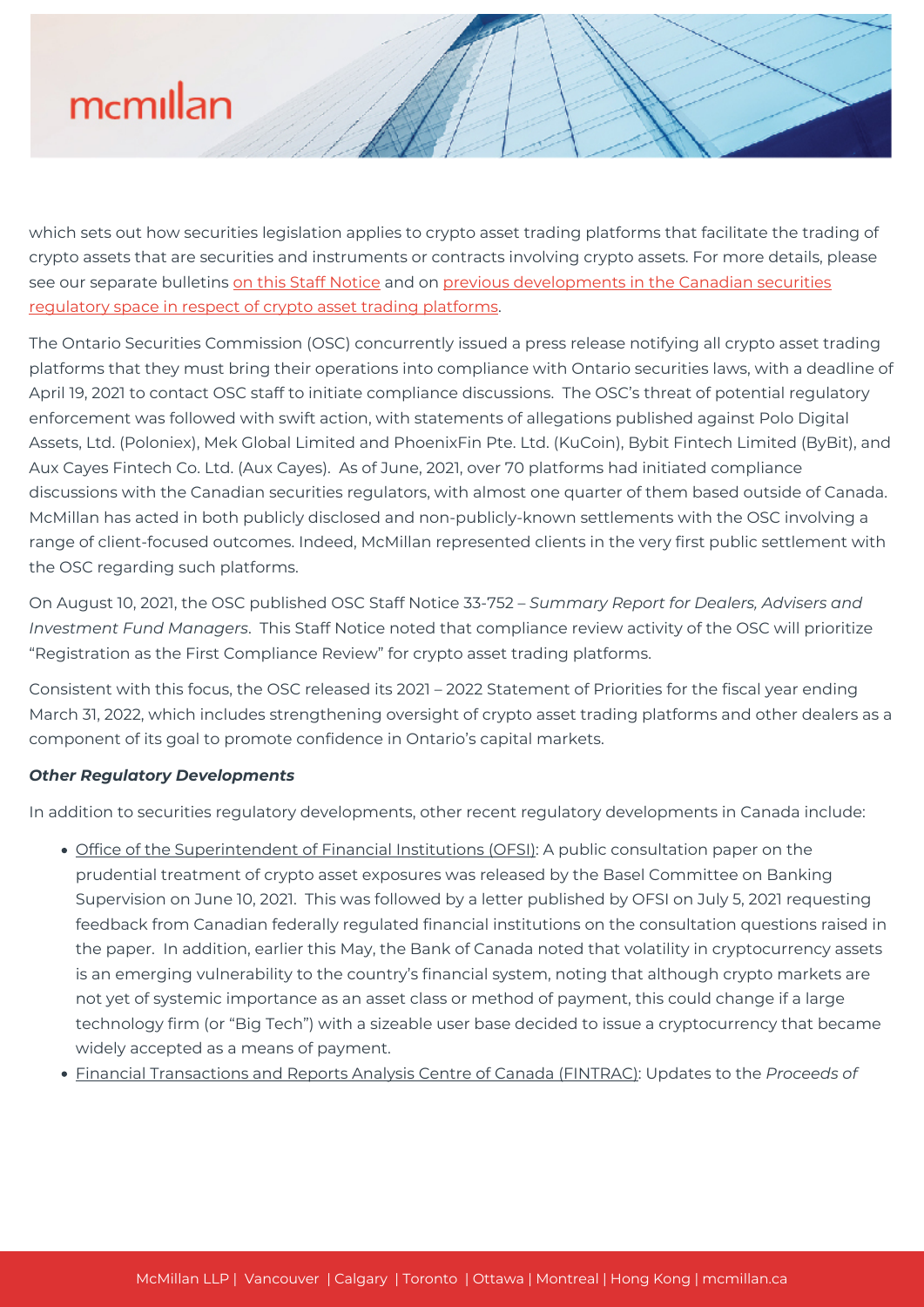# mcmillan

*Crime (Money Laundering) and Terrorist Financing Act* and associated regulations took effect June 1, 2021 and extended various compliance obligations with respect to transfers exceeding C\$10,000 and know-your-client recordkeeping to "virtual currencies".

Canada Revenue Agency (CRA): In March, 2021, the Federal Court authorized the CRA to issue an "unnamed persons requirement" (UPR) to Coinsquare Ltd. for information and documentation relating to users of Coinsquare, a cryptocurrency exchange operating in Canada. This is part of an ongoing CRA project, led by the CRA's specialized "Cryptocurrency Section" of the CRA's Digital Compliance and Audit Support Division, which focuses on taxpayers who have failed to properly report income from cryptocurrency transactions.

## *Crypto and ESG*

A significant issue facing cryptocurrencies with respect to ESG (environmental, social, and governance) is the concern with respect to the energy consumption required to fuel certain cryptocurrency activities, such as mining certain cryptocurrencies. Famously, the annual energy consumption of Bitcoin has been cited as rivaling or exceeding the annual energy consumption of entire countries, such as the Netherlands or Argentina. The price of Bitcoin crashed by more than fifty percent during one week in May, arguably fueled by a tweet from Elon Musk citing concerns around the fossil fuel energy consumption of Bitcoin.

Some claim that the benefits of cryptocurrencies could outweigh this problem, or point to other cryptocurrencies that use different technologies that arguably use less energy. For example, some argue that cryptocurrencies present social advantages (the "S" in ESG) by democratizing financial markets by removing intermediaries or by reducing the cost of remittance corridors between richer and poorer countries through which, for example, migrant workers can send funds home to their families.

The industry continues to grapple with this issue, including the launch of new products that aim to address this concern, such as through the purchase of emission offsets or wrapping cryptocurrencies with carbon credits that trade together as a single asset. Government action may also affect how this area develops. For instance, in March, 2021, the provincial government of Inner Mongolia, where a large amount of cryptocurrency mining was conducted, announced that it would ban all cryptocurrency mining operations in a bid to achieve carbonreduction targets set by the central government. As both ESG and cryptocurrencies develop, it will be interesting to see how the market responds to these concerns.

### *The Rest of 2021 and Beyond*

As the cryptocurrency and digital assets industry marches forward, it will continue to grapple with existing and new issues, including bridging the gap between crypto securities and crypto commodities, the potential development of central bank digital currencies (CBDCs), and how jurisdictional matters for an intangible